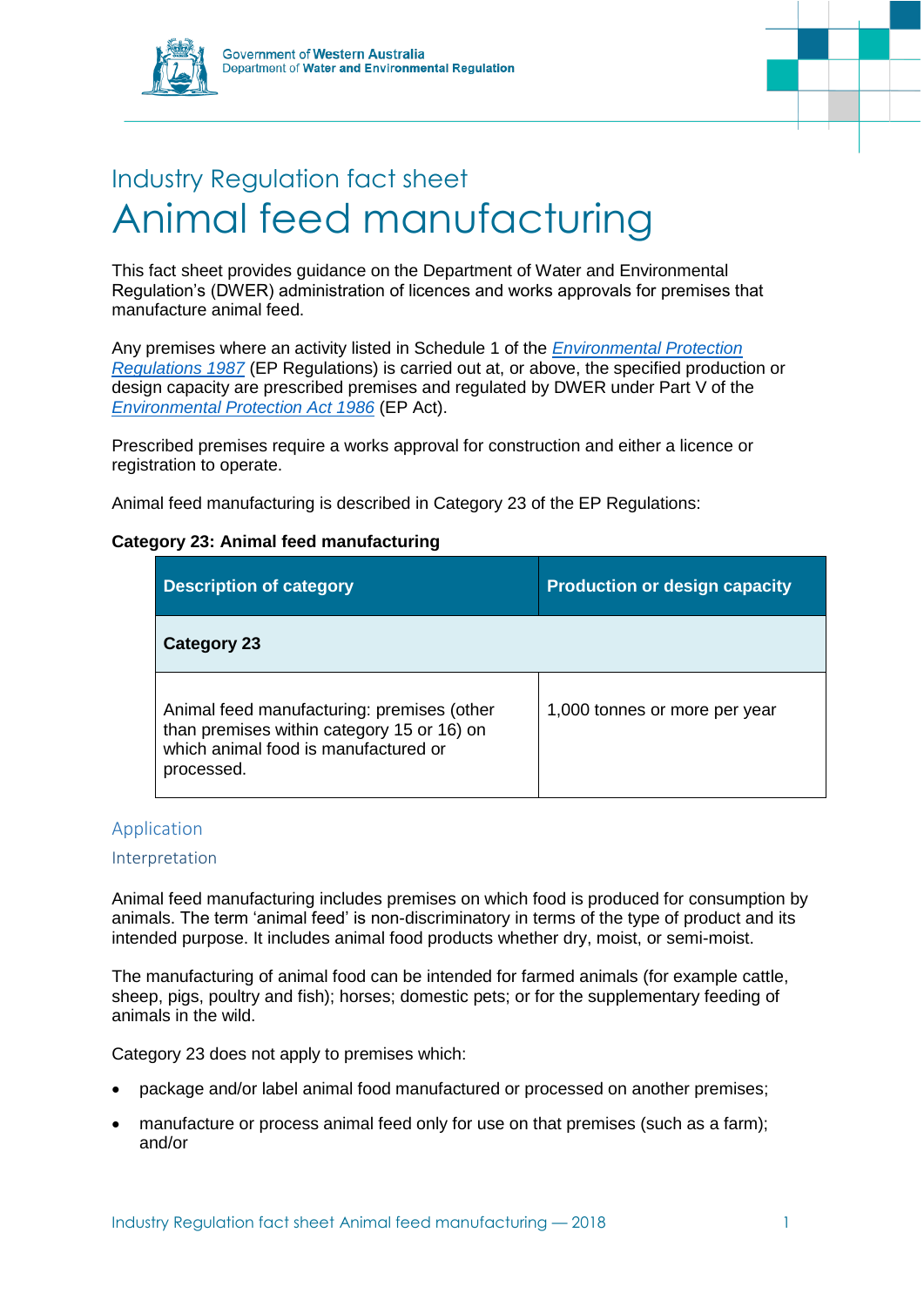- produce raw materials used in the manufacture or processing of animal food, such as cereal crop production.
- Category 23 does not apply to animal feed made at premises regulated under Category 15: Abattoirs, or Category 16: Rendering facilities.

#### Production/design capacity

The production or design capacity of animal feed manufacturing premises is the total weight of all animal feed products that can be produced by the equipment in a year, excluding packaging.

#### Environmental risk

Animal feed manufacturing involves a risk of causing pollution or environmental harm unless prescribed premises are appropriately regulated and managed. The EP Act sets out a range of offences that specifically relate to occupiers of prescribed premises, in addition to general offences relating to pollution and environmental harm. For further information on offences refer, to DWER's *Industry Regulation Guide to Licensing* and the EP Act.

Emissions and discharges from manufacturing animal feed can include:

- noise (from production machinery such as elevators, mills, conveyors, fans, vehicles and so on);
- particulate emissions to air from stacks and vents;
- solid and liquid wastes;
- potentially contaminated stormwater;
- dust (for example from loading and unloading of vehicles, and from raw material stockpiles); and
- odour.

#### Assessment

DWER applies a risk-based approach to its regulatory functions under the EP Act. DWER publications, *[Guidance statement: Decision-making](https://www.der.wa.gov.au/images/documents/our-work/licences-and-works-approvals/GS_Decision_Making.pdf)* and *[Guidance statement: Risk](https://www.der.wa.gov.au/images/documents/our-work/licences-and-works-approvals/GS_Risk_Assessments.pdf)  [assessments](https://www.der.wa.gov.au/images/documents/our-work/licences-and-works-approvals/GS_Risk_Assessments.pdf)*, detail the approach taken by the Department in assessing applications for works approvals and licences under Part V of the EP Act.

In assessing applications for works approvals and licences, DWER will evaluate emissions and discharges from the primary manufacturing activity, including any directly related activities that give rise to emissions and discharges.

Where a prescribed premises has been assessed by the Environmental Protection Authority as a 'significant proposal' and is subject to a Ministerial Statement granted under Part IV of the EP Act, the conditions of a works approval or licence granted under Part V must not be contrary to the conditions of the Ministerial Statement.